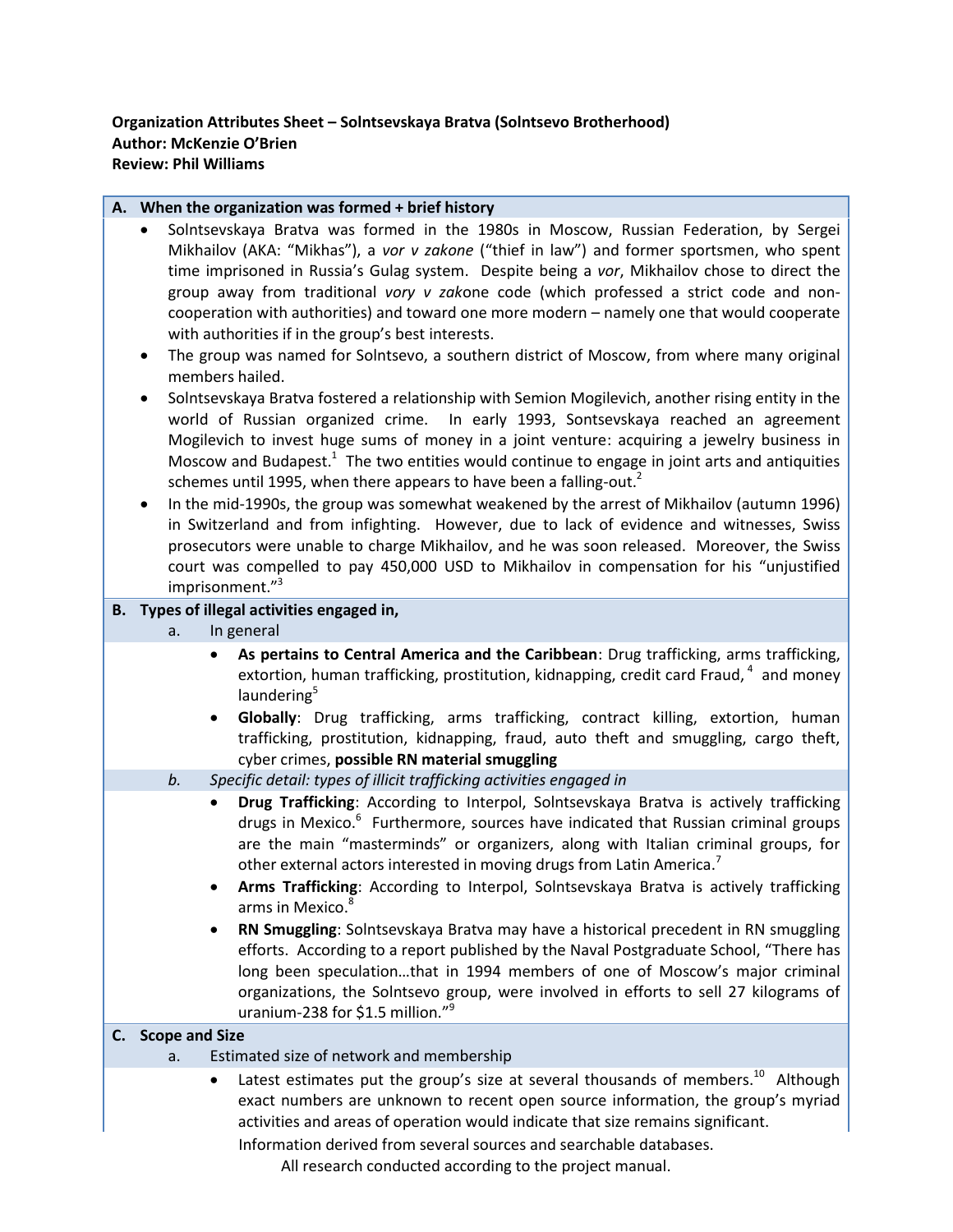|    | b.               | Countries / regions group is known to have operated in. (i.e. the group's operating area)                                                                                     |
|----|------------------|-------------------------------------------------------------------------------------------------------------------------------------------------------------------------------|
|    |                  | As pertains to Central America and the Caribbean: Mexico, <sup>11</sup> Cuba; <sup>12</sup> Latin America                                                                     |
|    |                  | and the Caribbean in general <sup>13</sup>                                                                                                                                    |
|    |                  | Globally: Russian Federation, all of Eastern and Western Europe, Balkans, Central Asia,                                                                                       |
|    |                  | the United States, Israel, much of China, Japan, Malaysia, and Indonesia <sup>14</sup>                                                                                        |
|    |                  | <b>D.</b> Leader Characteristics                                                                                                                                              |
|    | a.               | Who is/are the leader(s)                                                                                                                                                      |
|    |                  | There is no information available from open sources as to who leads operations in<br>Latin America. However, the group in general is still believed to be led by Sergei       |
|    |                  | Mikhailov (AKA: "Mikhas").                                                                                                                                                    |
|    | b.               | Leadership timeline                                                                                                                                                           |
|    |                  | Solntsevskaya has since its formation in the 1980s remained under the leadership of<br>Mikhailov.                                                                             |
|    | c.               | Leadership style (autocratic, diffuse, etc.)                                                                                                                                  |
|    |                  | Diffuse - While some decisions are made by the "core" leadership of the group, in                                                                                             |
|    |                  | general, decisions tend to be spread among various levels of authority and various                                                                                            |
|    |                  | cells and nodes of the network. <sup>15</sup>                                                                                                                                 |
| E. |                  | <b>Organizational Structure</b>                                                                                                                                               |
|    | a.               | Topology (cellular, hierarchical, etc.)<br>Structured, but flexible, cellular network - There is a degree of hierarchy in that                                                |
|    |                  | some decisions appear to be made by certain key authorities within the group, but                                                                                             |
|    |                  | Solntsevskaya Bratva as a whole functions generally as a flexible network, with                                                                                               |
|    |                  | members/components allocated to diffuse areas and tasks that will make the group                                                                                              |
|    |                  | both more effective in its endeavors, but also safer from law enforcement. Moreover,                                                                                          |
|    |                  | the group's structure also includes cells, especially with regard to contingents                                                                                              |
|    |                  | operating farther from the former Soviet Union. These cells, while loosely affiliated                                                                                         |
|    |                  | with the core, generally make their own decisions and operate autonomously. <sup>16</sup>                                                                                     |
|    | b.               | Membership – is there formal or informal membership in the organization or network?<br>What role do informal or nonmembers play in trafficking and other criminal activities? |
|    |                  | No information found on recent details, but there might be an informal support                                                                                                |
|    |                  | network in various neighborhoods where Solntsevskaya is active, as it has been                                                                                                |
|    |                  | reported that Mikhailov "instructed his associates to be friendly and helpful to people,<br>like a real 'Mafia.'" <sup>17</sup>                                               |
|    | c.               | Command and Control (decentralized or centralized)                                                                                                                            |
|    |                  | Decentralized - Reports from Interpol and other law enforcement agencies indicate                                                                                             |
|    |                  | that Russian criminal organizations are operating in Mexico through multiple small                                                                                            |
|    |                  | cells. <sup>18</sup>                                                                                                                                                          |
| F. | <b>Resources</b> |                                                                                                                                                                               |
|    | a.               | Financial                                                                                                                                                                     |
|    |                  | Significant financial resources. Solntsevskaya Bratva has access to revenue from                                                                                              |
|    |                  | legitimate businesses, <sup>19</sup> in addition to revenue obtained from its illicit activities. The                                                                         |
|    |                  | group was believed to control over 120 businesses in the late 1990s. <sup>20</sup> As well, shortly                                                                           |
|    |                  | before his arrest, Mikhailov "won the tender to modernize the Moscow water supply<br>facilities and participated in the project of building a gas pipeline from Turkmenistan  |
|    |                  | to Ukraine." <sup>21</sup> After that, Mikhailov's career "involved an even greater range of                                                                                  |
|    |                  | international economic activities." <sup>22</sup>                                                                                                                             |
|    | b.               | Human                                                                                                                                                                         |
|    |                  | Significant human resources. Solntsevskaya Bratva is a large group involved in                                                                                                |
|    |                  | Information derived from several sources and searchable databases.                                                                                                            |
|    |                  | All research conducted according to the project manual.                                                                                                                       |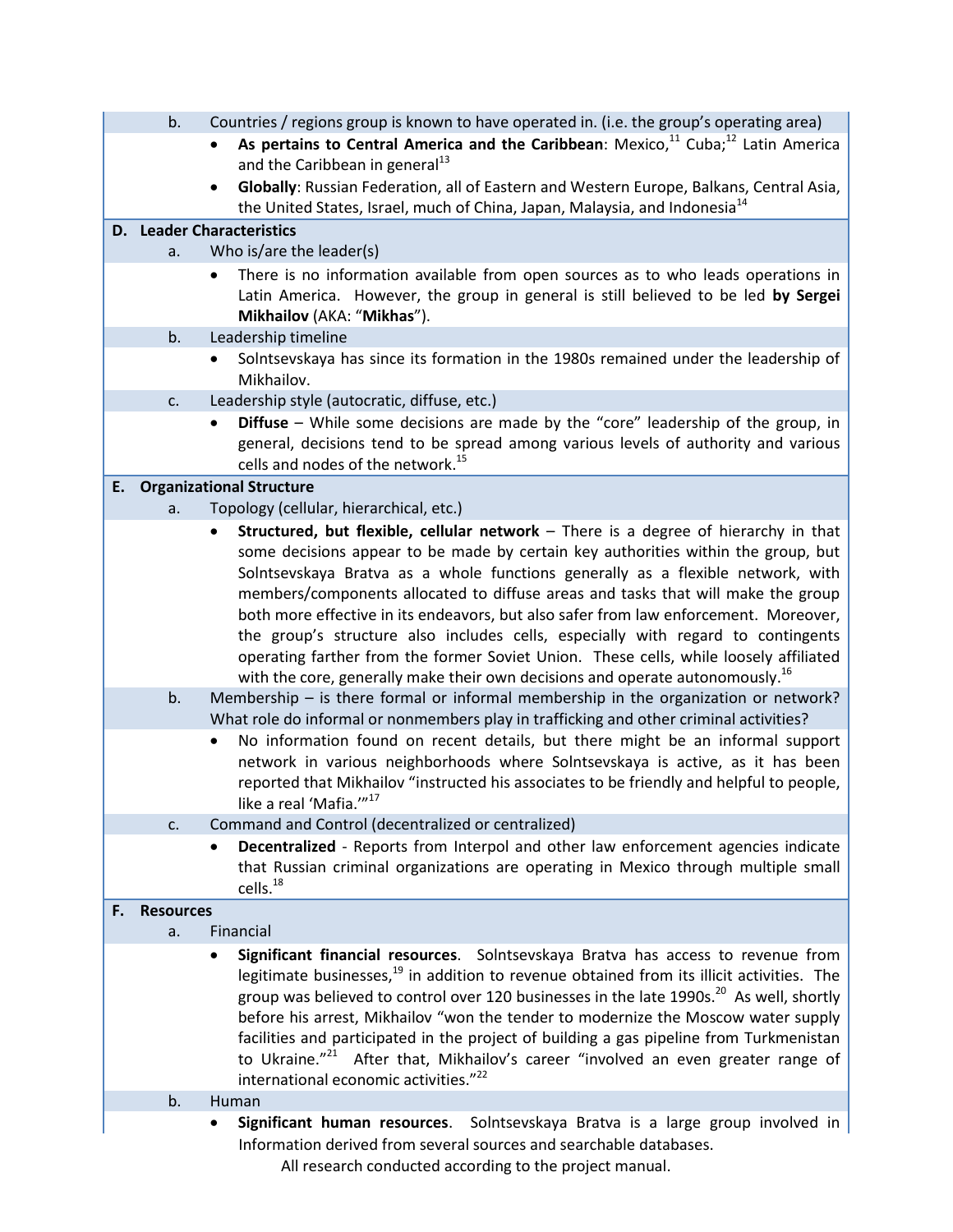|                | numerous illicit activities. The group, therefore, has members with various<br>specializations that increase success in its ventures.                                                                                                                                                                                                                                                                                                                                                                                                    |
|----------------|------------------------------------------------------------------------------------------------------------------------------------------------------------------------------------------------------------------------------------------------------------------------------------------------------------------------------------------------------------------------------------------------------------------------------------------------------------------------------------------------------------------------------------------|
| C <sub>1</sub> | Logistical                                                                                                                                                                                                                                                                                                                                                                                                                                                                                                                               |
|                | i. Forgery, safe-houses, etc.                                                                                                                                                                                                                                                                                                                                                                                                                                                                                                            |
|                | In order to maintain low profiles in Mexico, Russian groups often operate out of<br>$\bullet$<br>resorts [or hotels or houses] owned by their Mexican business partners. <sup>23</sup>                                                                                                                                                                                                                                                                                                                                                   |
|                | ii. Key routes                                                                                                                                                                                                                                                                                                                                                                                                                                                                                                                           |
|                | Information not found.<br>$\bullet$                                                                                                                                                                                                                                                                                                                                                                                                                                                                                                      |
| d.             | Transportation                                                                                                                                                                                                                                                                                                                                                                                                                                                                                                                           |
|                | i. Land                                                                                                                                                                                                                                                                                                                                                                                                                                                                                                                                  |
|                | Information not found.<br>$\bullet$                                                                                                                                                                                                                                                                                                                                                                                                                                                                                                      |
|                | ii. Sea                                                                                                                                                                                                                                                                                                                                                                                                                                                                                                                                  |
|                | According to a Balkan crime expert, Russians, for whom Serbian and Montenegrin<br>$\bullet$                                                                                                                                                                                                                                                                                                                                                                                                                                              |
|                | criminal groups reportedly work beneath in Latin American drug trafficking, utilize<br>"oceangoing vessels" in a "big system" to smuggle cocaine. <sup>24</sup>                                                                                                                                                                                                                                                                                                                                                                          |
|                | Air<br>iii.                                                                                                                                                                                                                                                                                                                                                                                                                                                                                                                              |
|                | Information not found.<br>$\bullet$                                                                                                                                                                                                                                                                                                                                                                                                                                                                                                      |
|                | Intermodal container<br>iv.                                                                                                                                                                                                                                                                                                                                                                                                                                                                                                              |
|                | Information not found.<br>$\bullet$                                                                                                                                                                                                                                                                                                                                                                                                                                                                                                      |
|                | <b>G. Trafficking Methods and Modalities</b>                                                                                                                                                                                                                                                                                                                                                                                                                                                                                             |
| a.             | Corruption                                                                                                                                                                                                                                                                                                                                                                                                                                                                                                                               |
|                | No information on use of corruption in Central America and the Caribbean, but<br>٠                                                                                                                                                                                                                                                                                                                                                                                                                                                       |
|                | Solntsevskaya Bratva and Russian groups are known to make extensive use of                                                                                                                                                                                                                                                                                                                                                                                                                                                               |
|                | corruption in the former Soviet Union, Central Asia, and elsewhere.                                                                                                                                                                                                                                                                                                                                                                                                                                                                      |
| b <sub>1</sub> | Concealment                                                                                                                                                                                                                                                                                                                                                                                                                                                                                                                              |
|                | Information not found.<br>$\bullet$                                                                                                                                                                                                                                                                                                                                                                                                                                                                                                      |
| $C_{\bullet}$  | Deception                                                                                                                                                                                                                                                                                                                                                                                                                                                                                                                                |
|                | Information not found.<br>$\bullet$                                                                                                                                                                                                                                                                                                                                                                                                                                                                                                      |
| d.             | Circumvention (avoiding border entry points)                                                                                                                                                                                                                                                                                                                                                                                                                                                                                             |
|                | Information not found.                                                                                                                                                                                                                                                                                                                                                                                                                                                                                                                   |
|                | H. Prior / Existing Relationships                                                                                                                                                                                                                                                                                                                                                                                                                                                                                                        |
| a.             | Other criminal organizations (cooperative and conflictual)                                                                                                                                                                                                                                                                                                                                                                                                                                                                               |
|                | Mexican criminal organizations (highly cooperative) - According to Stratfor, "Links<br>between Russian organized criminal groups and one or more of the principal Mexican<br>criminal organizations have allowed the Russians to obtain and transport illicit<br>narcotics at a low cost and under relatively secure circumstances for shipment to<br>Europe and Russia. In order to maintain low profiles in Mexico, these groups often<br>operate out of resorts [or hotels or houses] owned by their Mexican business<br>partners."25 |
|                | <b>Colombian criminal organizations (cooperative)</b> – cooperation in drug trafficking <sup>26</sup><br>٠                                                                                                                                                                                                                                                                                                                                                                                                                               |
|                | Italian criminal organizations (particularly La Cosa Nostra and the Camorra) -                                                                                                                                                                                                                                                                                                                                                                                                                                                           |
|                | degrees of cooperation in drug trafficking, money laundering and/or counterfeiting.                                                                                                                                                                                                                                                                                                                                                                                                                                                      |
|                | With regard to the Camorra, The two groups appear to be cooperating in such                                                                                                                                                                                                                                                                                                                                                                                                                                                              |
|                | ventures as gambling, prostitution, fraud and extortion. <sup>27</sup>                                                                                                                                                                                                                                                                                                                                                                                                                                                                   |
|                | Japanese Yakuza - degrees of cooperation in drug trafficking, money laundering<br>and/or counterfeiting <sup>28</sup>                                                                                                                                                                                                                                                                                                                                                                                                                    |
|                | Chinese Triads - degrees of cooperation in drug trafficking, money laundering and/or<br>$\bullet$                                                                                                                                                                                                                                                                                                                                                                                                                                        |
|                | Information derived from several sources and searchable databases.<br>All research conducted according to the project manual.                                                                                                                                                                                                                                                                                                                                                                                                            |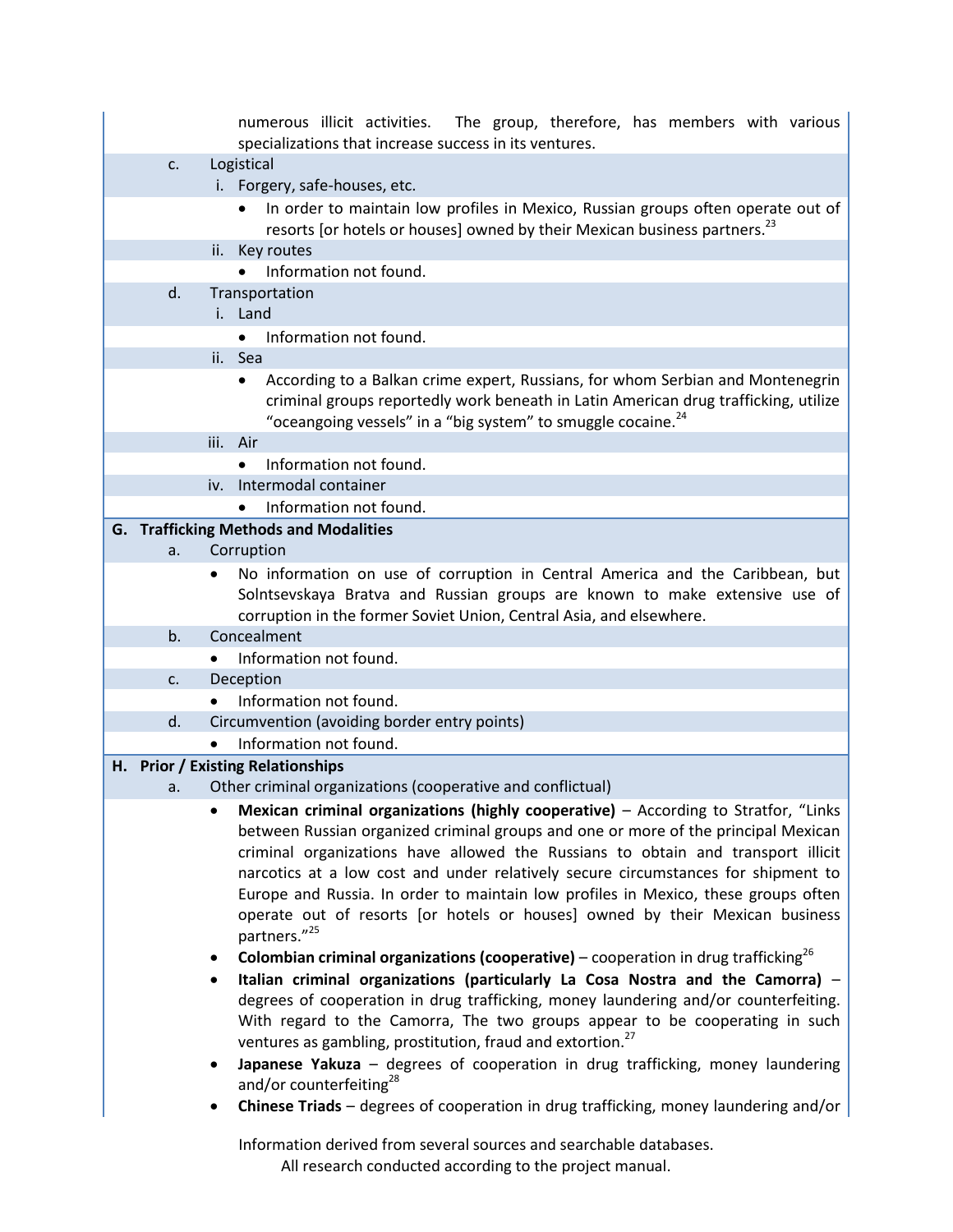counterfeiting<sup>29</sup>

- **Turkish criminal organizations** cooperation in drug trafficking<sup>30</sup>
- **Balkan criminal organizations (including the Saric Group)** According to Balkan sources, this group might be the actual "masterminds" or organizers of cocaine smuggling from Latin America, dealing with Balkan and other external criminal groups wishing to smuggle cocaine from the region. $31$
- **Semion Mogilevich Group**  Mogilevich is reported to have been a member/associate of Solntsevskaya Bratva during the 1990s. However, it is likely this relationship has been severed or, at the least, has cooled after a 1995 meeting-turned-law enforcement raid between the two groups in a Prague restaurant owned by Mogilevich. This meeting was reported to have been a setup for the Solntsevskaya Bratva to kill Mogilevich, who never showed.<sup>32</sup>

# b. Corrupt politicians, law enforcement , political parties and other state entities, etc.

 **Russian political and security structures (at all levels)** – One of the most significant sources of power for Russian organized crime is its connections within the government. In fact, criminal organizations and their leadership often have direct ties to oligarchs and others in positions of power.<sup>33</sup>

*c. Specific detail: Any alliances / past dealings with terrorist groups.*

 There is no indication in open sources of past or present dealings and/or relationships with any known terrorist groups.

## **I. Ideological / Ethnic / Familial Orientation (if any)**

 It is significant to note that Russian criminal organizations such as Solntsevskaya Bratva do not always have ethnic orientations, unlike some other criminal groups from the former Soviet Union.

### **J. Technical Sophistication**

 **In general, assessed as technically sophisticated**. It is unknown from open sources the degree of technical sophistication the Solntsevskaya Bratva displays in terms of its operations in Central America and the Caribbean. However, it is known that the group utilizes excellent information technology (IT) resources and personnel of the highest technical sophistication to aid in traditional operations, but also, increasingly, to engage in manipulation and exploitation of cyberspace and information within the cyber realm. $34$ 

### **K. Penchant for Innovation**

 **Assessed as highly innovative**. This judgment is based upon the notion that Russian criminal organizations, including the Solntsevskaya Bratva, have grown in terms of the number of illicit – and licit – activities they have engaged in over the past two decades, despite increased attention from various government, law enforcement, and academic entities. As well, Russian criminal organizations have expanded into the cyber realm, using cyberspace to facilitate where possible even traditional illicit ventures.

### **L. Activities in United States**

- a. Includes both criminal and non-criminal activities
	- Solntsevskaya Bratva engages in some of the same illicit and legitimate activities within the United States as it does in the former Soviet Union, although perhaps to a lesser degree in certain cases. These include: drug trafficking, extortion, human trafficking, prostitution, money laundering, and various types of fraud.
- *b. Specific detail: trafficking activities ; logistical activities*

Information derived from several sources and searchable databases. *Human Trafficking/Prostitution:* The Bilateral Safety Corridor Coalition (BSCC) has noted that criminal gangs from Russia have been discovered attempting to traffic victims across the U.S.-Mexico border.<sup>35</sup> They have succeeded in some cases: Using

All research conducted according to the project manual.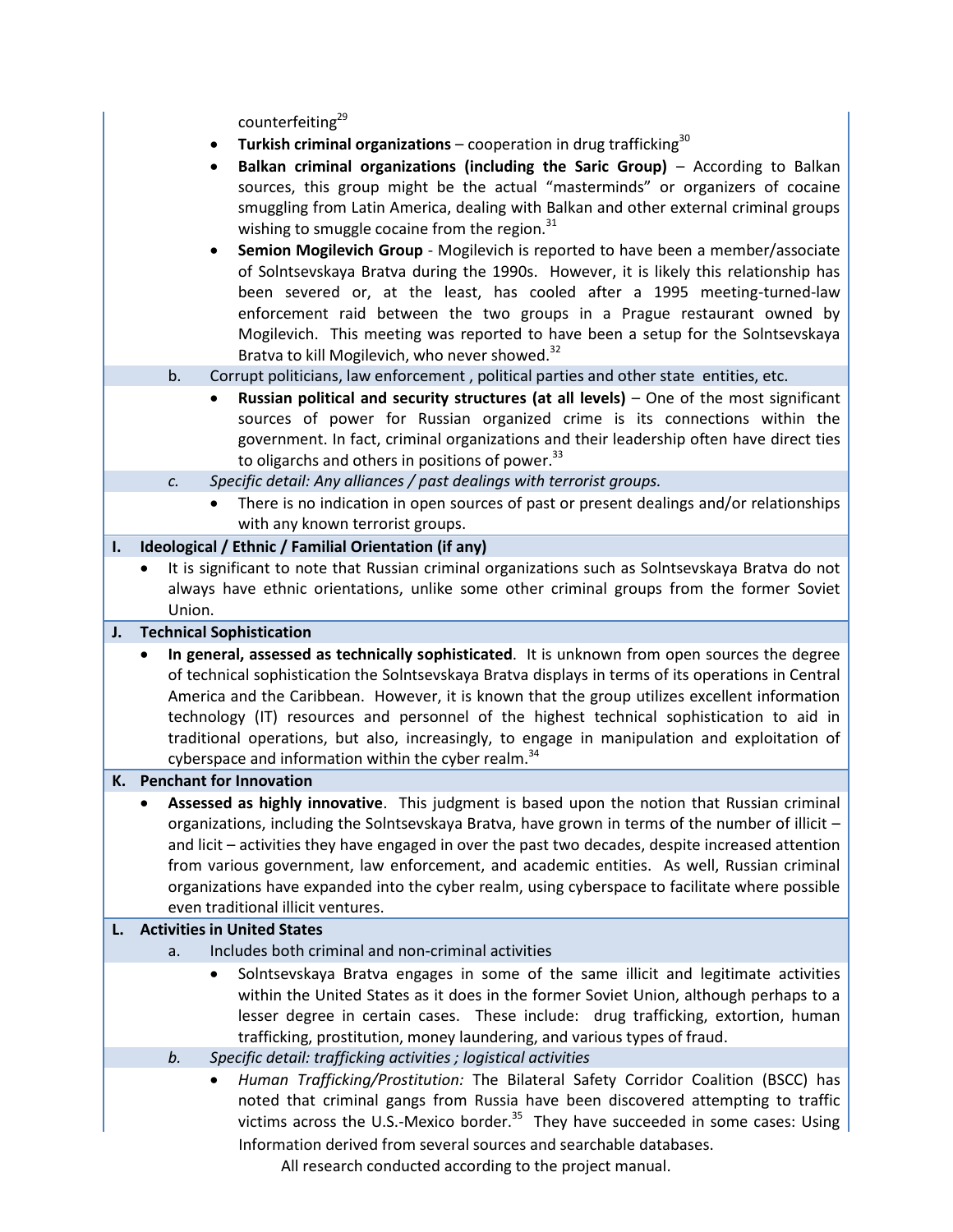|                       | Mexico as a transit point, Russian groups have moved East European/Russian victims<br>to New York. <sup>36</sup> |
|-----------------------|------------------------------------------------------------------------------------------------------------------|
| c.                    | Linkages with US groups                                                                                          |
|                       | i. Market/transaction links                                                                                      |
|                       | Information not found.                                                                                           |
|                       | ii. Stable supplier                                                                                              |
|                       | Information not found.<br>$\bullet$                                                                              |
|                       | iii. Franchise arrangement                                                                                       |
|                       | Information not found.<br>$\bullet$                                                                              |
|                       | iv. HQ and Branch office                                                                                         |
|                       | Within the United States, Russian groups are known to operate extensively in New                                 |
|                       | York, particularly in Brighton Beach and Brooklyn, and in the "tri-state" area in                                |
|                       | general (Pennsylvania, New Jersey, and New York). <sup>37</sup>                                                  |
| <b>M.</b> Evaluations |                                                                                                                  |
| a.                    | Strengths                                                                                                        |
|                       | Financial Resources - Extensive financial resources, generated from numerous illicit<br>$\bullet$                |
|                       | and legitimate sources, bring the group enormous financial power.                                                |
|                       | International criminal and political connections - The group has strong cooperative                              |
|                       | ties to Mexican and Colombian criminal organizations, among others, enhancing its                                |
|                       | power and capabilities in the region. A presence in numerous countries and ties to                               |
|                       | many criminal organizations across the world, give the group a degree of global power                            |
|                       | and capabilities. Connections to federal and local Russian government officials and                              |
|                       | institutions also give the group vast additional resources as well as protection.                                |
|                       | Operational security (OPSEC) and denial, deception, and evasion measures - Russian<br>$\bullet$                  |
|                       | criminal groups, including Solntsevskaya Bratva, are exceptional at evading detection                            |
|                       | by hostile and inquisitive entities, likely through a combination of good operational                            |
|                       | security and measures taken to deny information to, deceive, and evade such<br>authorities.                      |
| b.                    | Weaknesses and vulnerabilities                                                                                   |
|                       | Extent of operations, while a strength in many respects, also give the group a                                   |
|                       | vulnerability in that it adds to the burden of OPSEC.                                                            |
| c.                    | <b>Additional insights</b>                                                                                       |
|                       | Relative to other large and powerful transnational criminal organizations, it is                                 |
|                       | extremely difficult to find information, even dated, about this Russian group and                                |
|                       | others. This problem is exacerbated the farther one moves from the former Soviet                                 |
|                       | Union, where investigators and journalists are more familiar with Russian organized                              |
|                       | crime.                                                                                                           |
| <b>Other Notes</b>    |                                                                                                                  |
|                       | Historical RN Precedent. Solntsevskaya Bratva may have a historical precedent in RN smuggling                    |
|                       | efforts. According to a report published by the Naval Postgraduate School, "There has long been                  |
|                       | speculation, for example, that in 1994 members of one of Moscow's major criminal                                 |
|                       | organizations, the Solntsevo group, were involved in efforts to sell 27 kilograms of uranium-238                 |
|                       | for \$1.5 million."38                                                                                            |

 1 Friedman, Robert I. "The Most Dangerous Mobster in the World," *The Village Voice*, May 26, 1998. [http://www.villagevoice.com/1998-05-26/news/the-most-dangerous-mobster-in-the-world.](http://www.villagevoice.com/1998-05-26/news/the-most-dangerous-mobster-in-the-world)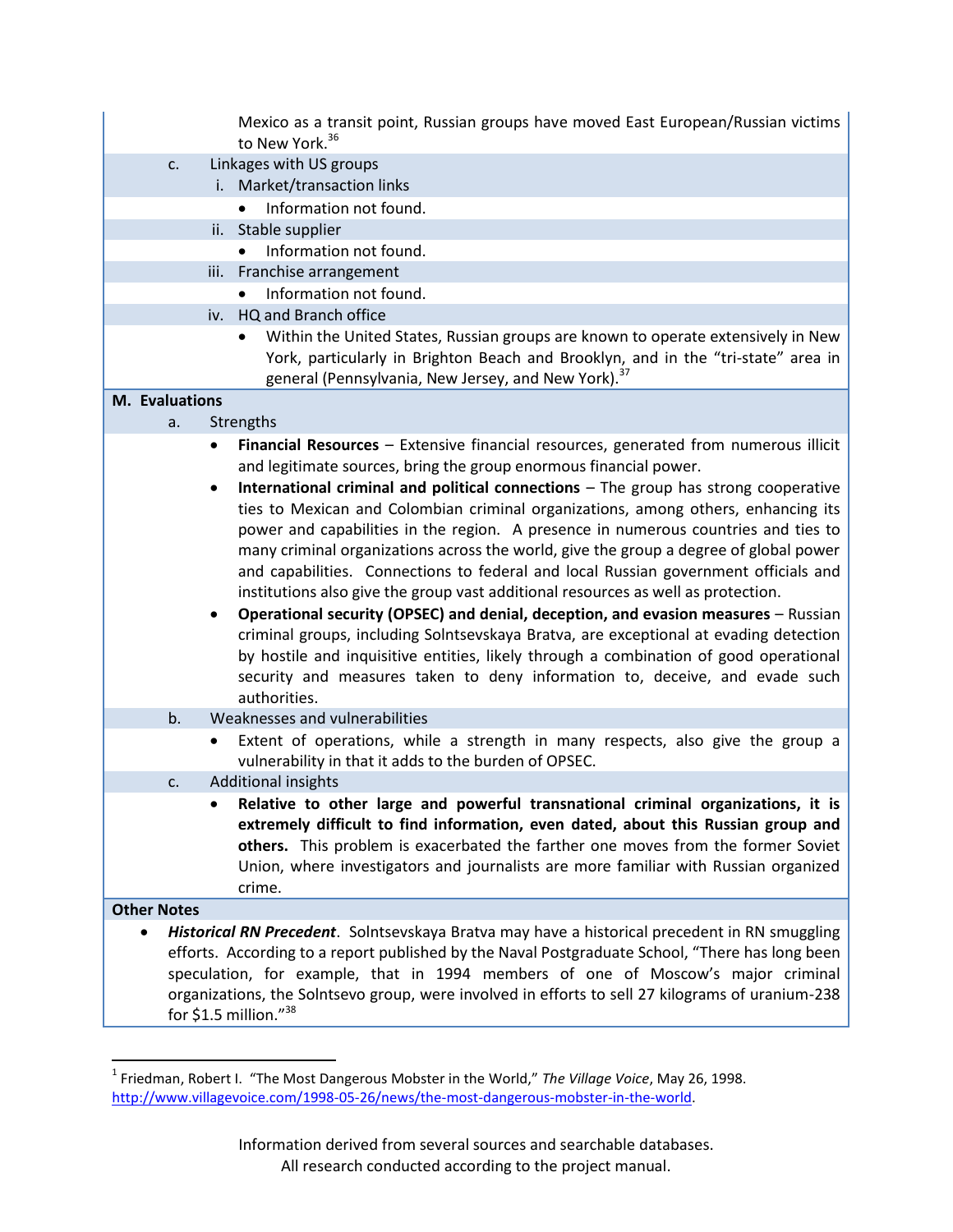5 Galeotti, Mark. "Organized Crime Gangs Pose Threat to Cuban Development," *Jane's Intelligence Review*, February 2006.

 $<sup>6</sup>$  La Jeunesse and Lott.</sup>

7 "Crime Expert Nicovic Claims Russian Mafia Runs Drug Smuggling from South America," Podgorica *Analitika*, November 18, 2010, OSC: EUP20101129023003.; and "Drug Boss Saric's Associate Joksovic Discloses Information on Cocaine Smuggling," Podgorica *Revija D Online*, February 16-23, 2011, OSC: EUP20110225023001.  $^8$  Ibid.

<sup>9</sup> Williams, Phil. "Intelligence and Nuclear Proliferation: Understanding and Probing Complexity," *Strategic Insights*, July 2006.

<sup>10</sup> Finckenauer, James O., and Elin J. Waring. *Russian Mafia in America: Immigration, Culture, and Crime* (Boston: Northeastern University, 1998).; and"Russian Mafia Leads Among Top 10 Criminal Organizations," *Mafia News*, September 17, 2008. http://www.mafia-news.com/russian-mafia-leads-among-top-10-criminal-organizations.  $11$  Ibid.

<sup>12</sup> Galeotti.

<sup>13</sup> Burton and Burges.

 $14$  Ibid.

 $\overline{\phantom{a}}$ 

 $15$  Ibid.

 $16$  Ibid.

 $17$  Volkov, 33.

<sup>18</sup> Burton and Burges.

 $19$  Ibid.

<sup>20</sup> "Russian Mafia Leads Among Top 10 Criminal Organizations."

 $21$  Volkov, 124.

<sup>22</sup> Ibid., 124.

<sup>23</sup> Burton and Burges.

<sup>24</sup> "Crime Expert Nicovic Claims Russian Mafia Runs Drug Smuggling from South America," OSC:

EUP20101129023003.

<sup>25</sup>Burton and Burges.

 $26$  Ibid.

 $27$  Ibid.

 $28$  Ibid.

 $29$  Ibid.

 $30$  Ibid.

 $31$  "Crime Expert Nicovic Claims Russian Mafia Runs Drug Smuggling from South America," OSC:

EUP20101129023003.; and "Drug Boss Saric's Associate Joksovic Discloses Information on Cocaine Smuggling," OSC: EUP20110225023001.

<sup>32</sup> United States, Federal Bureau of Investigation. "Semion Mogilevich Organization: Eurasian Organized Crime." <sup>33</sup> Burton and Burges.

<sup>34</sup> Leyden, John. "*Cyber Alert*: Crime Hits the Net," The Register, April 10, 2005. [http://www.theregister.co.uk/2005/04/10/cyber\\_alert\\_review.](http://www.theregister.co.uk/2005/04/10/cyber_alert_review)

<sup>35</sup> Seelke, Clare Ribando. "Trafficking in Persons in Latin America and the Caribbean," *Congressional Research Service*, December 9, 2010.

<sup>36</sup> Lin Goh, Janice Phaik. "Deterritorialized Women in the Global City: An Analysis of Sex Trafficking in Dubai, Tokyo and New York," *Intersections*, Spring 2009.

<sup>37</sup> Finckenauer and Waring.

Information derived from several sources and searchable databases.

All research conducted according to the project manual.

<sup>&</sup>lt;sup>2</sup> Ibid.; and United States, Federal Bureau of Investigation. "Semion Mogilevich Organization: Eurasian Organized Crime," *FBI Intelligence Section, Organizational Intelligence Unit*, August 1998.

<sup>3</sup> Volkov, Vadim. *Violent Entrepreneurs: The Use of Force in the Making of Russian Capitalism* (New York: Cornell University, 2002), 124.

<sup>&</sup>lt;sup>4</sup> La Jeunesse, William and Maxim Lott. "The Myth of 90 Percent: Only a Small Fraction of Guns in Mexico Come From U.S.," *Fox News*, April 2, 2009.; and Burton, Fred and Dan Burges. "Russian Organized Crime," *Stratfor*, November 14, 2007.